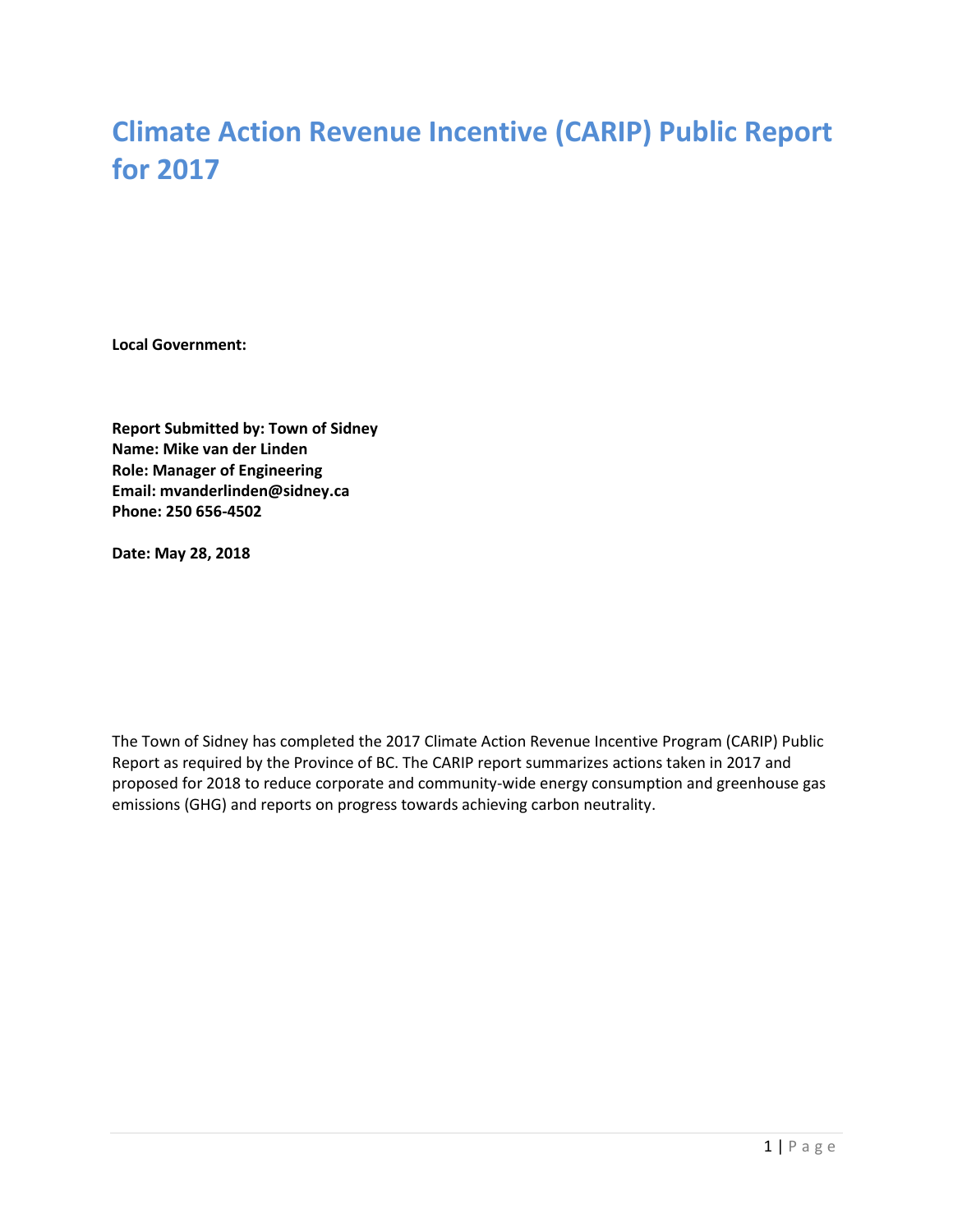## **2017 BROAD PLANNING ACTIONS**

### **Broad Planning Actions**

Broad Planning refers to high level planning that sets the stage for GHG emissions reductions, including plans such as Official Community Plans, Integrated Community Sustainability Plans, Climate Action Plans or Community Energy Emissions Plans. Land use planning that focuses on Smart Growth principles (compact, complete, connected, centred) plays an especially important role in energy and GHG reduction.

#### **Community-Wide Actions Taken in 2017**

Active and Safe Routes to School Program for Sidney Elementary to encourage walking and cycling. Town of Sidney purchased two vehicles and became corporate members of the Modo car share cooperative.

| <b>Community-Wide Actions Proposed for 2018</b> |  |
|-------------------------------------------------|--|
| None                                            |  |
|                                                 |  |
|                                                 |  |
|                                                 |  |
|                                                 |  |

| Corporate Actions Taken in 2017            |  |
|--------------------------------------------|--|
| None                                       |  |
|                                            |  |
|                                            |  |
|                                            |  |
|                                            |  |
| <b>Corporate Actions Proposed for 2018</b> |  |
| None                                       |  |
|                                            |  |
|                                            |  |
|                                            |  |
|                                            |  |

| <b>Broad Planning</b>          |                                          |
|--------------------------------|------------------------------------------|
| What is (are) your current GHG | 15% by 2020, 30% by 2030 and 80% by 2050 |
| reduction target(s)?           |                                          |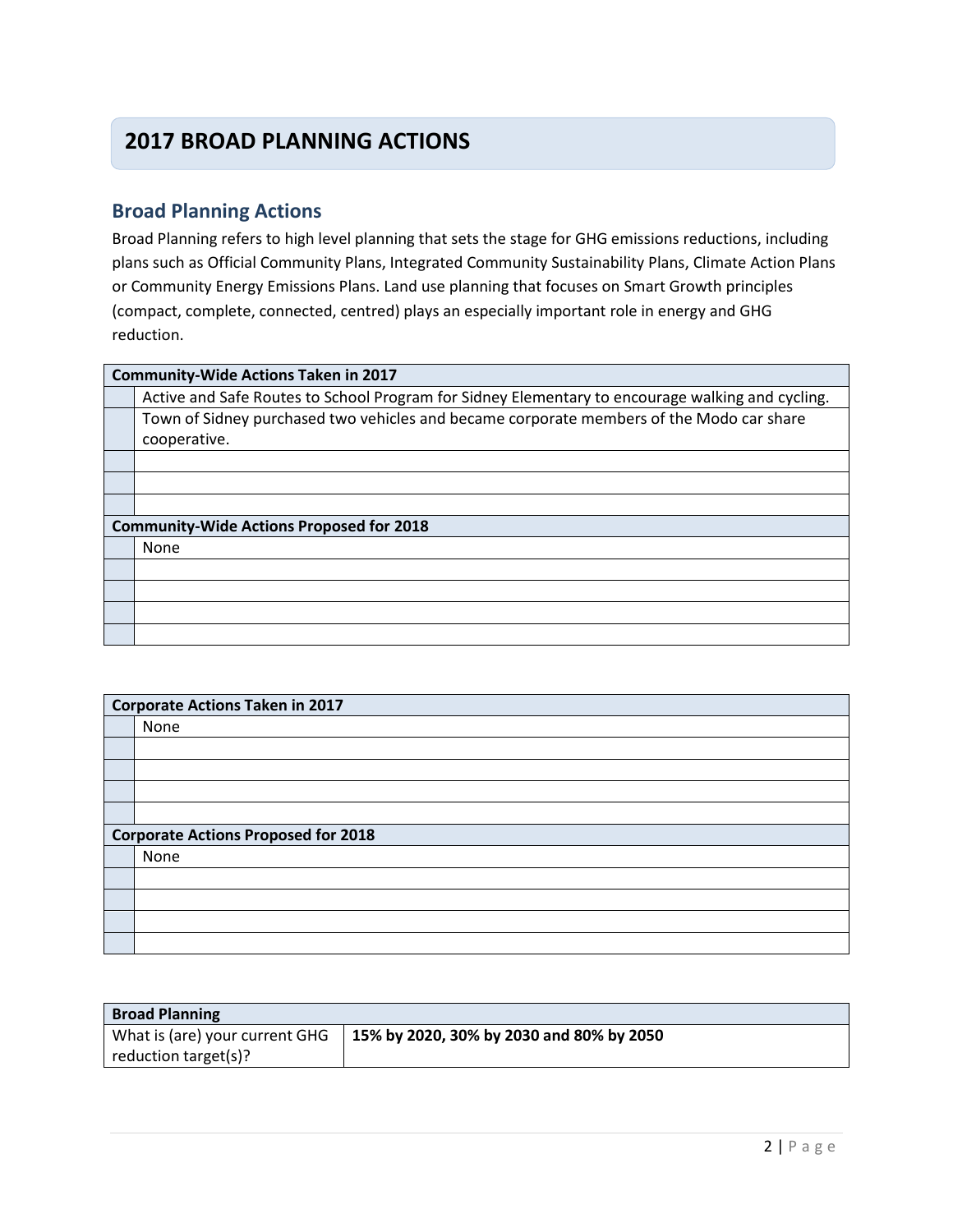| Are you familiar with your community's community energy and emissions inventory (e.g. CEEI<br>or another inventory)? |            |
|----------------------------------------------------------------------------------------------------------------------|------------|
| What plans, policies or guidelines govern the implementation of climate mitigation in your                           |            |
| community?                                                                                                           |            |
| Community Energy and Emissions (CEE) Plan                                                                            | <b>Yes</b> |
| Community- Wide Climate Action Plan                                                                                  | <b>Yes</b> |
| Integrated Community Sustainability Plan                                                                             | <b>No</b>  |
| Official Community Plan (OCP)                                                                                        | <b>Yes</b> |
| Regional Growth Strategy (RGS)                                                                                       | <b>Yes</b> |
| Do not have a plan                                                                                                   | <b>No</b>  |
| Other:                                                                                                               | <b>No</b>  |
| Does your local government have a corporate GHG reduction plan?                                                      |            |

## **2017 BUILDING AND LIGHTING ACTIONS**

## **Building and Lighting Actions**

Low-carbon buildings use the minimum amount of energy needed to provide comfort and safety for their inhabitants and tap into renewable energy sources for heating, cooling and power. These buildings can save money, especially when calculated over the long term. This category also includes reductions realized from energy efficient street lights and lights in parks or other public spaces.

| <b>Community-Wide Actions Taken in 2017</b>     |  |
|-------------------------------------------------|--|
| None                                            |  |
|                                                 |  |
|                                                 |  |
|                                                 |  |
|                                                 |  |
| <b>Community-Wide Actions Proposed for 2018</b> |  |
| None                                            |  |
|                                                 |  |
|                                                 |  |
|                                                 |  |
|                                                 |  |

|                                            | <b>Corporate Actions Taken in 2017</b> |  |
|--------------------------------------------|----------------------------------------|--|
|                                            | Replace streetlights with LED lamps.   |  |
|                                            |                                        |  |
|                                            |                                        |  |
|                                            |                                        |  |
|                                            |                                        |  |
| <b>Corporate Actions Proposed for 2018</b> |                                        |  |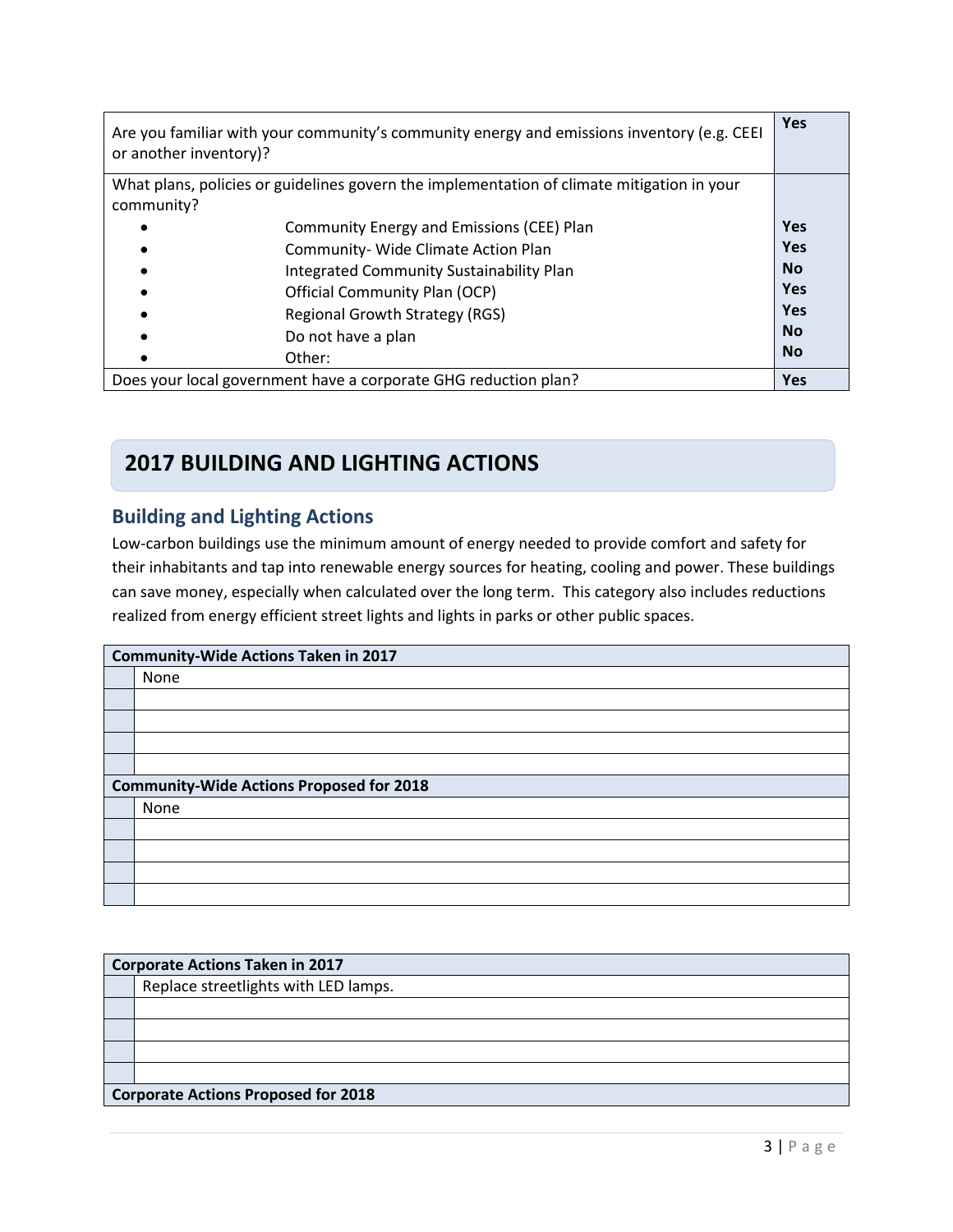#### **Building and Lighting**

The Province has committed to taking incremental steps to increase energy-efficiency requirements in the BC Building Code to make buildings net-zero energy ready by 2032. The BC Energy Step Code--a part of the BC Building Code--supports that effort

| Is your local government aware of the BC Energy Step Cost?     | Yes |
|----------------------------------------------------------------|-----|
| Is your local government implementing the BC Energy Step Code? | Yes |

## **2017 ENERGY GENERATION ACTIONS**

### **Energy Generation Actions**

A transition to renewable or low-emission energy sources for heating, cooling and power supports large, long-term GHG emissions reductions. Renewable energy including waste heat recovery (e.g. from biogas and biomass), geo-exchange, micro hydroelectric, solar thermal and solar photovoltaic, heat pumps, tidal, wave, and wind energy can be implemented at different scales, e.g. in individual homes, or integrated across neighbourhoods through district energy or co-generation systems.

| Community-Wide Actions Taken in 2017            |  |
|-------------------------------------------------|--|
| None                                            |  |
|                                                 |  |
|                                                 |  |
|                                                 |  |
|                                                 |  |
| <b>Community-Wide Actions Proposed for 2018</b> |  |
| None                                            |  |
|                                                 |  |
|                                                 |  |
|                                                 |  |
|                                                 |  |

#### **Corporate Actions Taken in 2017**

Designed a 30Kw solar power array.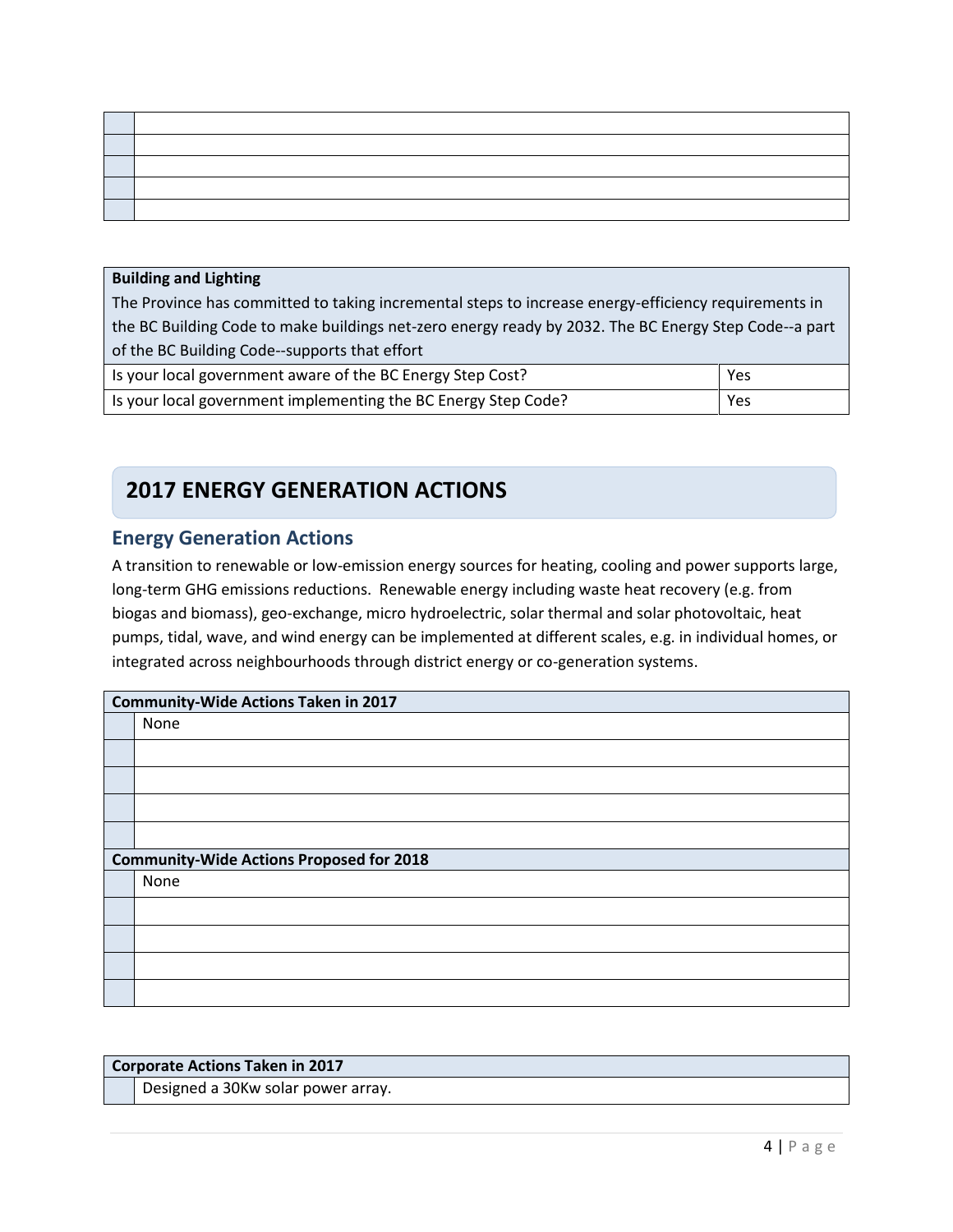| <b>Corporate Actions Proposed for 2018</b>                     |  |  |
|----------------------------------------------------------------|--|--|
| Construction of a 30Kw solar power array (complete March 2018) |  |  |
|                                                                |  |  |
|                                                                |  |  |
|                                                                |  |  |
|                                                                |  |  |

| <b>Energy Generation</b>                                                                                                                |            |
|-----------------------------------------------------------------------------------------------------------------------------------------|------------|
| Is your local government developing, or constructing:                                                                                   |            |
| A district energy system                                                                                                                | <b>No</b>  |
| A renewable energy system                                                                                                               | <b>Yes</b> |
| Is your local government operating:                                                                                                     |            |
| A district energy system                                                                                                                | <b>No</b>  |
| A renewable energy system                                                                                                               | <b>Yes</b> |
| Is your local government connected to a district energy system that is operated by another                                              | <b>No</b>  |
| energy provider?                                                                                                                        |            |
| Are you aware of the Integrated Resource Recovery guidance page on the BC Climate Action<br>Toolkit?                                    |            |
| Are you familiar with the 2017 "List of Funding Opportunities for Clean Energy Projects Led by<br>First Nations and Local Governments?" |            |

## **2017 GREENSPACE/NATURAL RESOURCE PROTECTION ACTIONS**

#### **Greenspace Actions**

Greenspace/Natural Resource Protection refers to the creation of parks and greenways, boulevards, community forests, urban agriculture, riparian areas, gardens, recreation/school sites, and other green spaces, such as remediated brownfield/contaminated sites as well as the protection of wetlands, waterways and other naturally occurring features.

#### **Community-Wide Actions Taken in 2017**

Worked with the local airport and Transport Canada to develop contamination clean-up plans for Reay Creek Pond.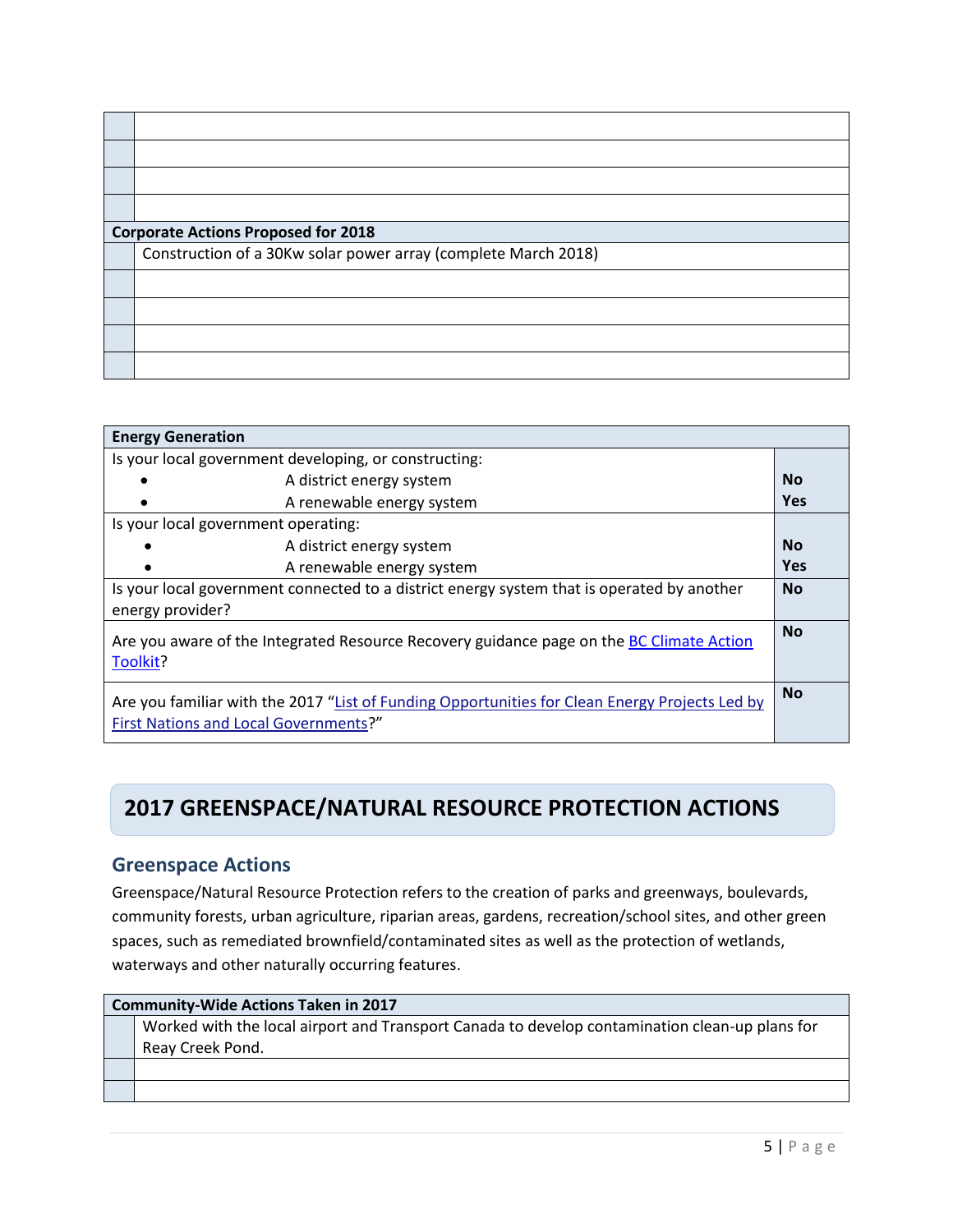| <b>Community-Wide Actions Proposed for 2018</b> |                                                          |
|-------------------------------------------------|----------------------------------------------------------|
|                                                 | Continue working towards the clean-up of Reay Creek Pond |
|                                                 |                                                          |
|                                                 |                                                          |
|                                                 |                                                          |
|                                                 |                                                          |

|                                            | <b>Corporate Actions Taken in 2017</b> |
|--------------------------------------------|----------------------------------------|
|                                            | None                                   |
|                                            |                                        |
|                                            |                                        |
|                                            |                                        |
|                                            |                                        |
| <b>Corporate Actions Proposed for 2018</b> |                                        |
|                                            | Develop an Urban Forestry Plan         |
|                                            |                                        |
|                                            |                                        |
|                                            |                                        |
|                                            |                                        |

| Greenspace                                                                        |           |
|-----------------------------------------------------------------------------------|-----------|
| Does your local government have urban forest policies, plans or programs?         | Yes       |
| Does your local government have policies, plans or programs to support local food | <b>No</b> |
| production?                                                                       |           |

## **2017 SOLID WASTE ACTIONS**

## **Solid Waste Actions**

Reducing, reusing, recycling, recovering and managing the disposal of the residual solid waste minimizes environmental impacts and supports sustainable environmental management, greenhouse gas reductions, and improved air and water quality.

| <b>Community-Wide Actions Taken in 2017</b>     |  |
|-------------------------------------------------|--|
| Continue to collect separated kitchen organics  |  |
|                                                 |  |
|                                                 |  |
|                                                 |  |
|                                                 |  |
| <b>Community-Wide Actions Proposed for 2018</b> |  |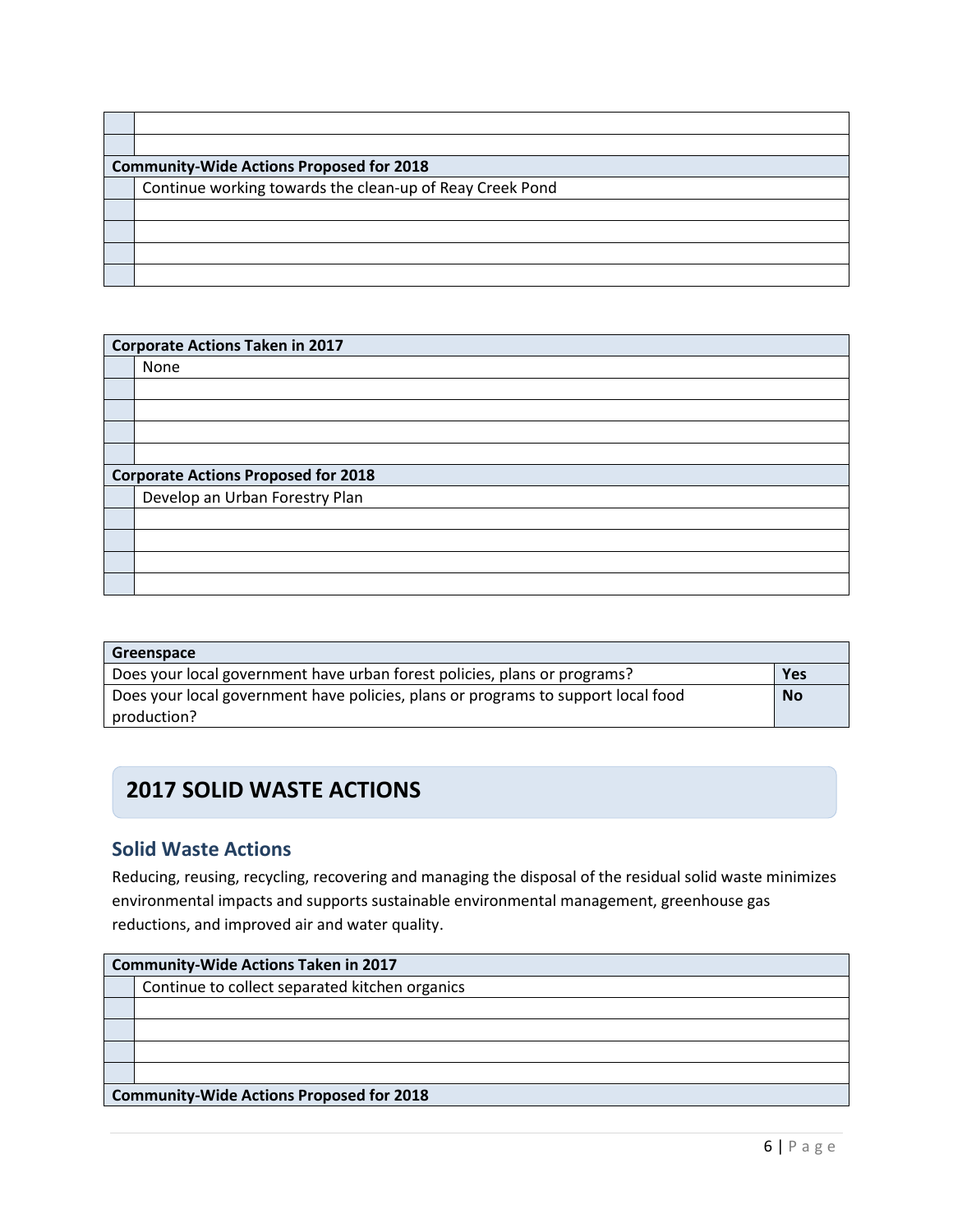| Continue to collect separated kitchen organics |
|------------------------------------------------|
|                                                |
|                                                |
|                                                |
|                                                |

| <b>Corporate Actions Taken in 2017</b>     |  |
|--------------------------------------------|--|
| None                                       |  |
|                                            |  |
|                                            |  |
|                                            |  |
|                                            |  |
| <b>Corporate Actions Proposed for 2018</b> |  |
| None                                       |  |
|                                            |  |
|                                            |  |
|                                            |  |
|                                            |  |

| <b>Solid Waste</b>                                                                                                     |     |
|------------------------------------------------------------------------------------------------------------------------|-----|
| Does your local government have construction and demolition waste reduction policies, plans $\vert$ No<br>or programs? |     |
| Does your local government have organics reduction/diversion policies, plans or programs?                              | Yes |

## **2017 TRANSPORTATION ACTIONS**

### **Transportation Actions**

Transportation actions that increase transportation system efficiency, emphasize the movement of people and goods, and give priority to more efficient modes, e.g. walking, cycling, ridesharing, and public transit, can contribute to reductions in greenhouse gas emissions and more livable communities.

|                                                 | <b>Community - Wide Actions Taken in 2017</b>         |  |
|-------------------------------------------------|-------------------------------------------------------|--|
|                                                 | Constructed new bus shelters to encourage transit use |  |
|                                                 |                                                       |  |
|                                                 |                                                       |  |
|                                                 |                                                       |  |
|                                                 |                                                       |  |
| <b>Community-Wide Actions Proposed for 2018</b> |                                                       |  |
|                                                 | None                                                  |  |
|                                                 |                                                       |  |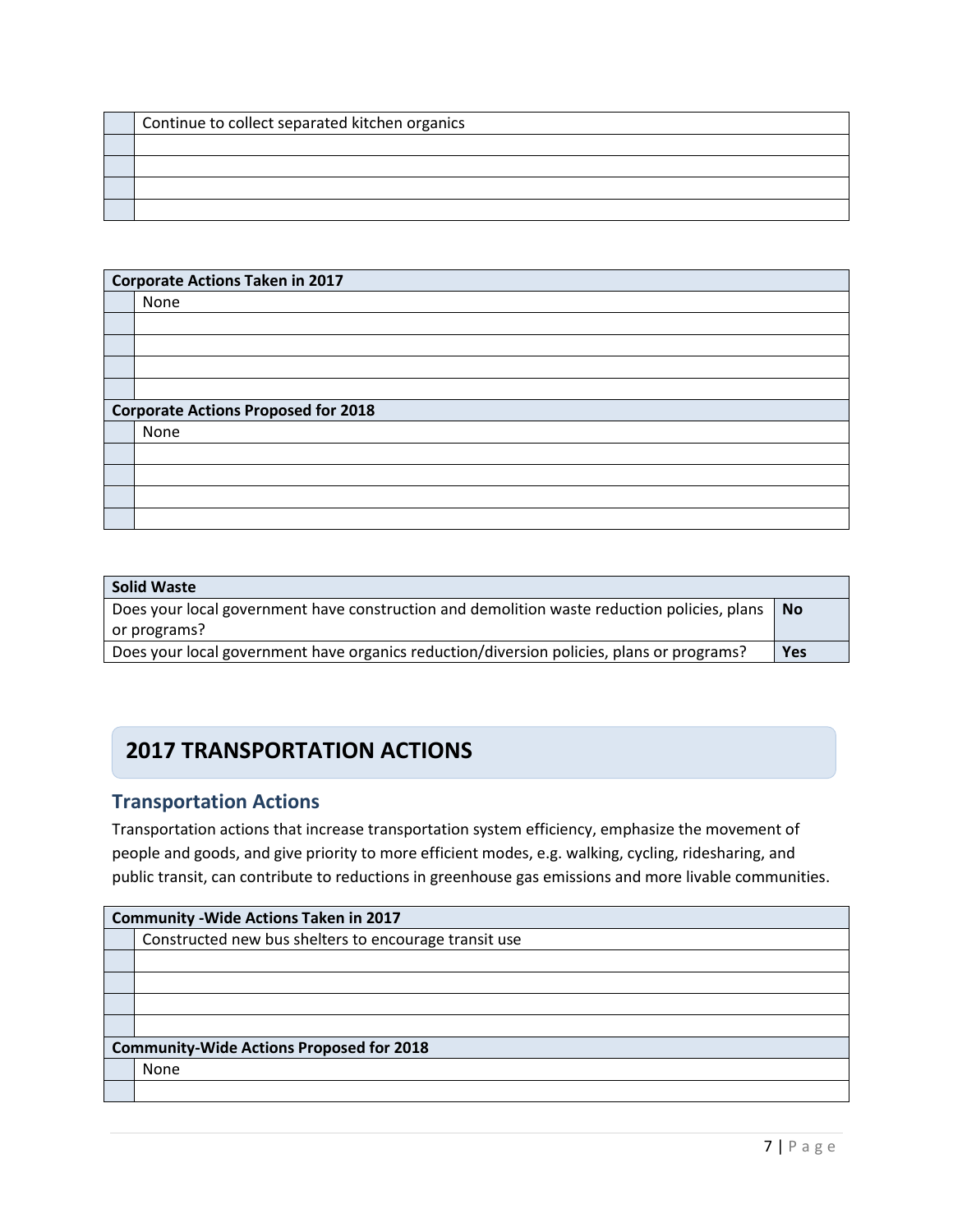| <b>Corporate Actions Taken in 2017</b>                                            |  |
|-----------------------------------------------------------------------------------|--|
|                                                                                   |  |
| Developed a bike storage room for staff at Town Hall to encourage cycle commuting |  |
|                                                                                   |  |
|                                                                                   |  |
|                                                                                   |  |
|                                                                                   |  |
| <b>Corporate Actions Proposed for 2018</b>                                        |  |
| None                                                                              |  |
|                                                                                   |  |
|                                                                                   |  |
|                                                                                   |  |
|                                                                                   |  |

| Transportation |                                                                                                                                                                                                                                          |            |
|----------------|------------------------------------------------------------------------------------------------------------------------------------------------------------------------------------------------------------------------------------------|------------|
|                | Does your local government have policies, plans or programs to support:                                                                                                                                                                  |            |
|                | <b>Walking</b>                                                                                                                                                                                                                           | Yes        |
|                | Cycling                                                                                                                                                                                                                                  | <b>Yes</b> |
|                | <b>Transit Use</b>                                                                                                                                                                                                                       | Yes        |
|                | Electric Vehicle Use                                                                                                                                                                                                                     | Yes        |
|                | Other (please specify)                                                                                                                                                                                                                   | <b>No</b>  |
|                | Does your local government have a transportation demand management (TDM) strategy (e.g.<br>to reduce single-vehicle occupancy trips, increase travel options, provide incentives to<br>encourage individuals to modify travel behavior)? | <b>No</b>  |
|                | Does your local government integrate its transportation and land use planning?                                                                                                                                                           | <b>Yes</b> |

#### **Water and Wastewater Actions 2017 WATER AND WASTEWATER ACTIONS**

Managing and reducing water consumption and wastewater is an important aspect of developing a sustainable built environment that supports healthy communities, protects ecological integrity, and reduces greenhouse gas emissions.

| <b>Community-Wide Actions Taken in 2017</b> |  |
|---------------------------------------------|--|
| None                                        |  |
|                                             |  |
|                                             |  |
|                                             |  |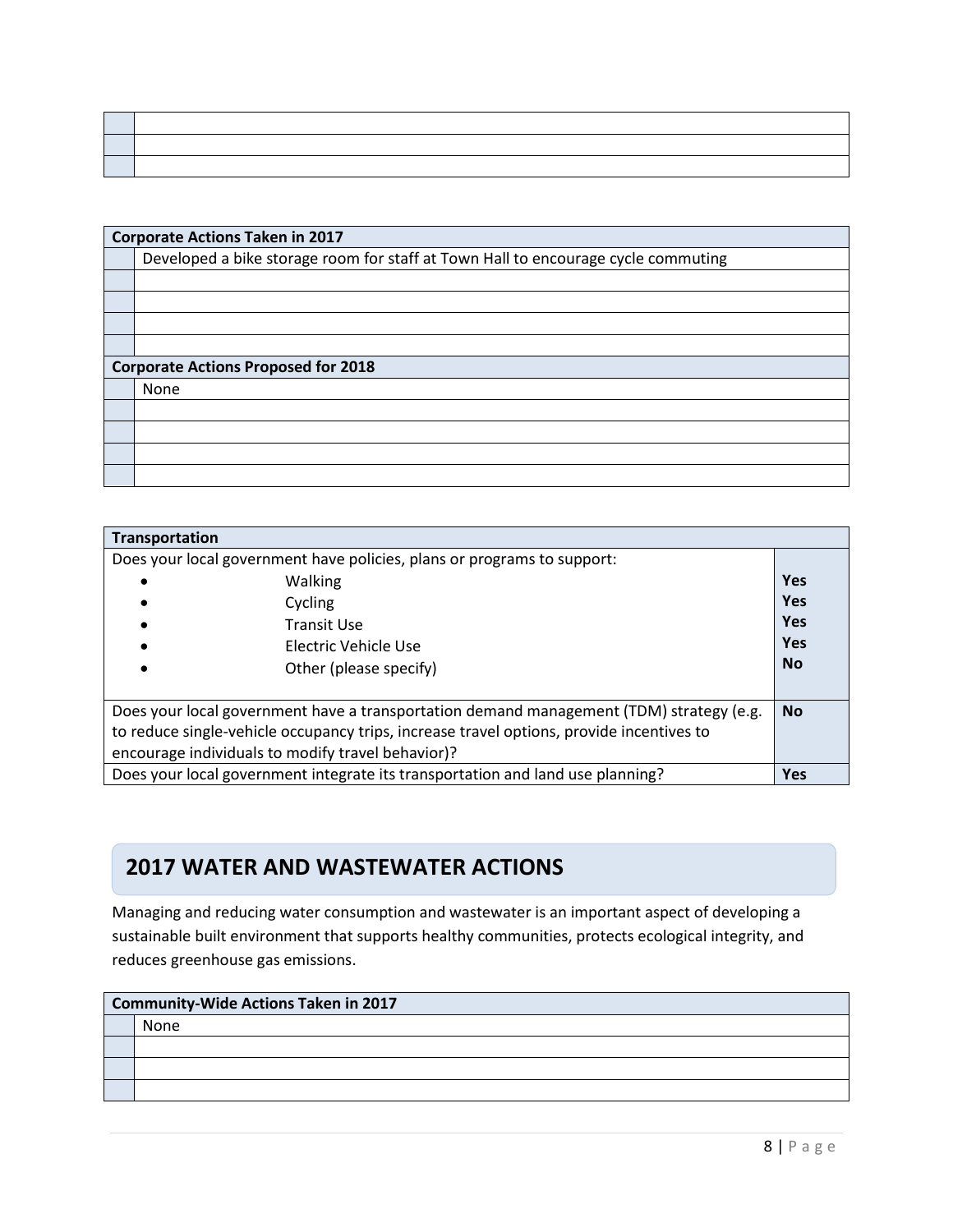| <b>Community-Wide Actions Proposed for 2018</b> |  |
|-------------------------------------------------|--|
| None                                            |  |
|                                                 |  |
|                                                 |  |
|                                                 |  |
|                                                 |  |

| <b>Corporate Actions Taken in 2017</b>     |  |  |
|--------------------------------------------|--|--|
|                                            |  |  |
|                                            |  |  |
|                                            |  |  |
|                                            |  |  |
|                                            |  |  |
|                                            |  |  |
| <b>Corporate Actions Proposed for 2018</b> |  |  |
|                                            |  |  |
|                                            |  |  |
|                                            |  |  |
|                                            |  |  |
|                                            |  |  |
|                                            |  |  |

| <b>Water Conservation</b>                                                       |           |
|---------------------------------------------------------------------------------|-----------|
| Does your local government have water conservation policies, plans or programs? | <b>No</b> |

## **2017 CLIMATE CHANGE ADAPTATION ACTIONS**

This section of the CARIP survey is designed to collect information related to the types of climate impacts local governments are experiencing and how they are being addressed.

| Please identify the THREE climate impacts that are most relevant to your Local Government.                                                                                                                              |  |  |
|-------------------------------------------------------------------------------------------------------------------------------------------------------------------------------------------------------------------------|--|--|
| Heatwaves impacting population health<br>$\bullet$<br>Extreme weather events contributing to urban and overland flooding<br>$\bullet$<br>Sea level rise and storms causing coastal flooding and/or erosion<br>$\bullet$ |  |  |
| Other: $n/a$                                                                                                                                                                                                            |  |  |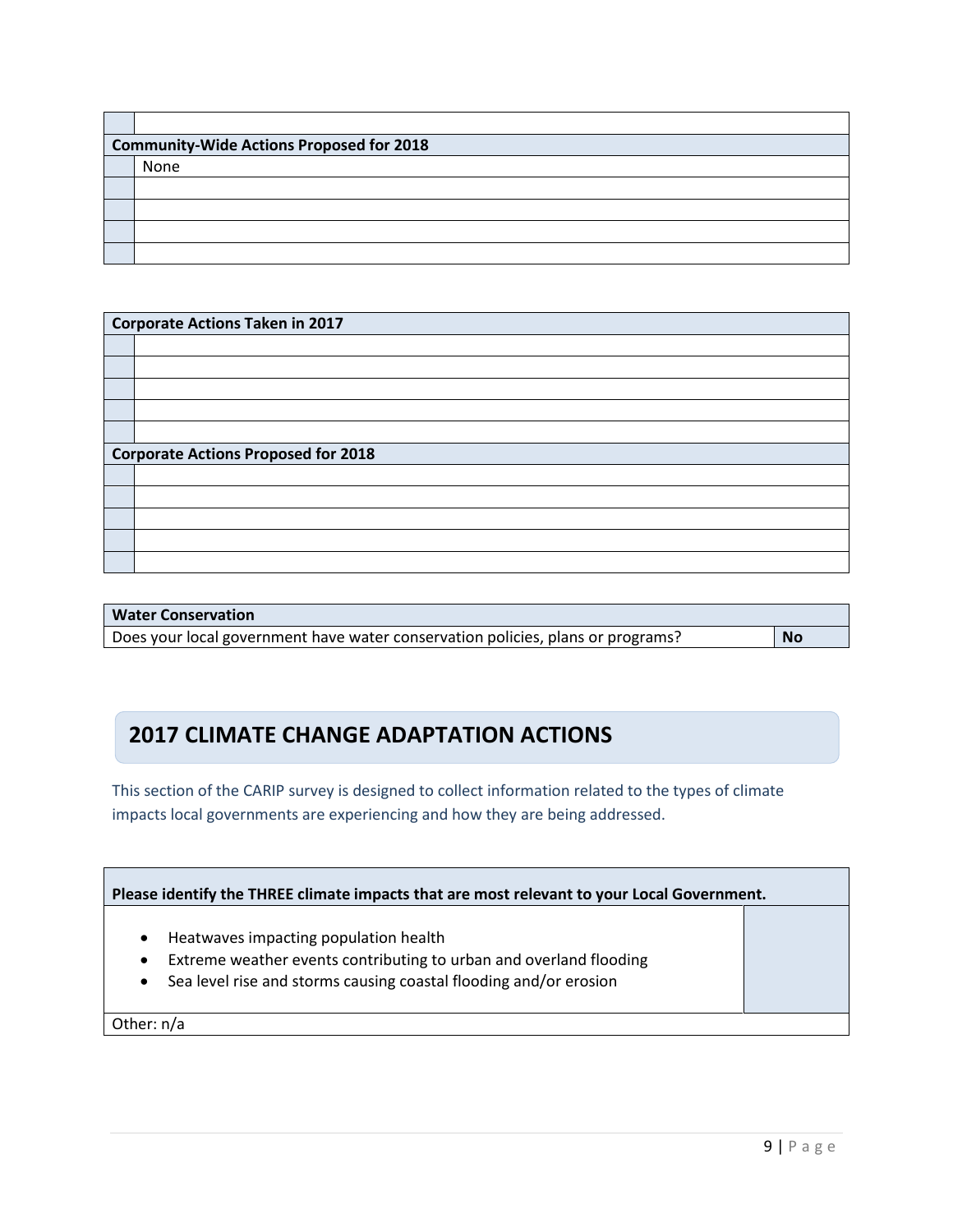| In 2017 has your local government addressed the impacts of a changing climate using any of the |           |  |
|------------------------------------------------------------------------------------------------|-----------|--|
| following?                                                                                     |           |  |
| <b>Risk and Vulnerability Assessments</b>                                                      | <b>No</b> |  |
| <b>Risk Reduction Strategies</b>                                                               | Yes       |  |
| Emergency response planning                                                                    | <b>No</b> |  |
| Asset management                                                                               | <b>No</b> |  |
| Natural/Eco asset management strategies                                                        | <b>No</b> |  |
| Infrastructure upgrades (e.g. storm water system upgrades)                                     | <b>No</b> |  |
| Beach Nourishment projects                                                                     | <b>No</b> |  |
| Economic diversification initiatives                                                           | <b>No</b> |  |
| Strategic and financial planning                                                               | <b>No</b> |  |
| Cross-department working groups                                                                | <b>No</b> |  |
| OCP policy changes                                                                             | <b>No</b> |  |
| Changes to zoning and other bylaws and regulations                                             | <b>No</b> |  |
| Incentives for property owner (e.g. reducing storm water run-off)                              | <b>No</b> |  |
| Public education and awareness                                                                 | No        |  |
| Research                                                                                       | <b>No</b> |  |
| Mapping                                                                                        | Yes       |  |
| Partnerships                                                                                   | <b>No</b> |  |
|                                                                                                |           |  |
| Other:                                                                                         |           |  |
|                                                                                                |           |  |

#### **Climate Change Adaptation Actions Taken in 2017**

Please elaborate on key actions and/or partnerships your local government has engaged in to prepare for, and adapt to a changing climate. Add links to key documents and information where appropriate.

Adopted interim sea level rise/flood hazard policy for new development

#### **Climate Change Adaptation Actions Proposed for 2018**

Implementation of New BC Flood Management Guidelines

#### **For more information please contact:**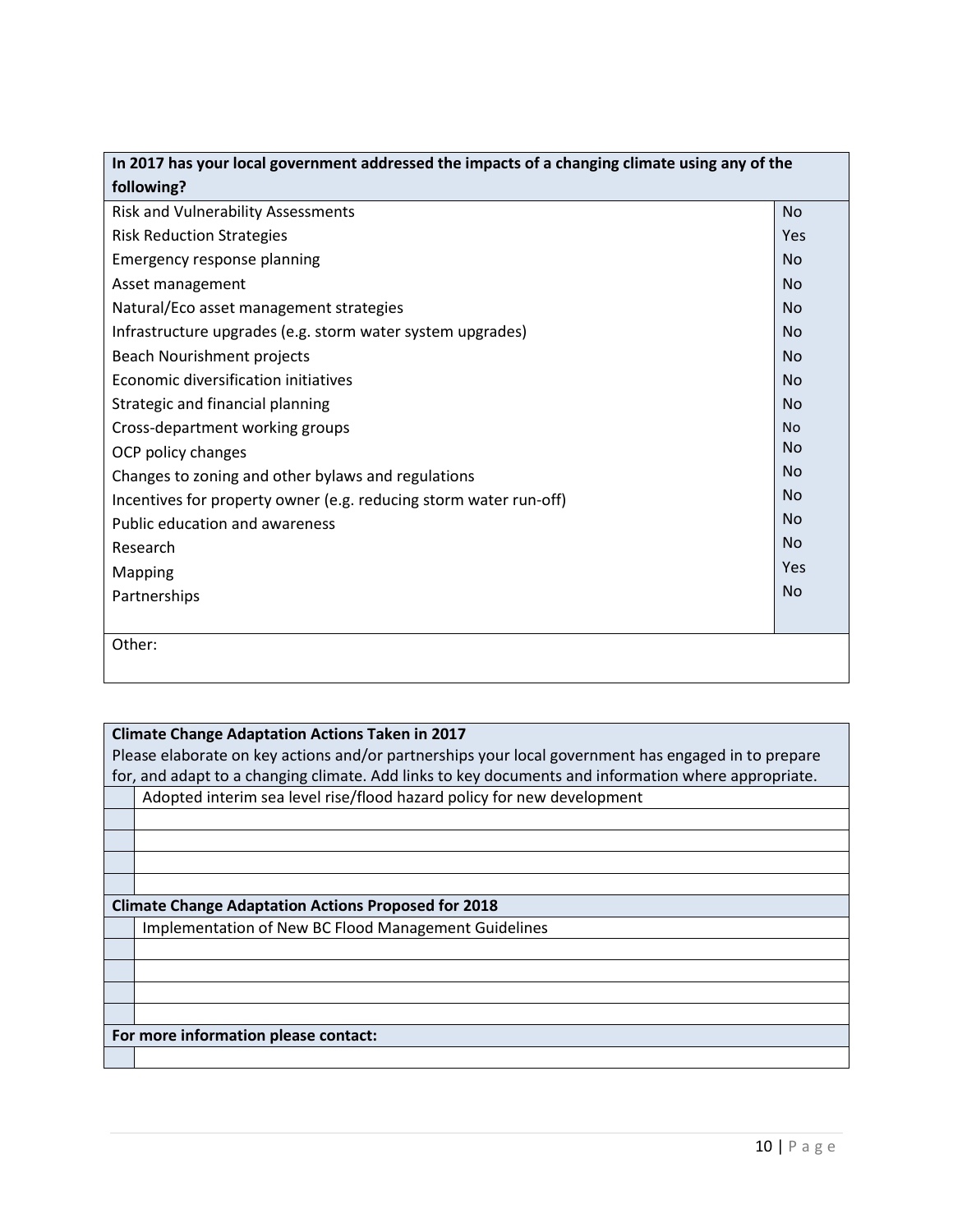| The following are key resources that may be helpful to your local government in<br>identifying climate impacts, as well as, strategies, actions and funding to deal with |              |
|--------------------------------------------------------------------------------------------------------------------------------------------------------------------------|--------------|
| them. For those resources that you have used, please indicate whether they were                                                                                          |              |
| useful in advancing your work in climate change adaptation?                                                                                                              |              |
| <b>Indicators of Climate Change for British Columbia, 2016</b>                                                                                                           | Haven't Used |
| Plan2Adapt                                                                                                                                                               | Haven't Used |
| <b>Climate Projections for Metro Vancouver</b>                                                                                                                           | Haven't Used |
| <b>Climate Projections for the Capital Region</b>                                                                                                                        | Useful       |
| Climate Projections for the Cowichan Valley Regional District                                                                                                            | Haven't Used |
| Province of BC's BC Adapts Video Series                                                                                                                                  | Haven't Used |
| Preparing for Climate Change: An Implementation Guide for Local Governments                                                                                              | Useful       |
| The Public Infrastructure and Engineering Vulnerability Committee's (PIEVC) protocol                                                                                     | Haven't Used |
| <b>Sea Level Rise Primer</b>                                                                                                                                             | Useful       |
| <b>BC Regional Adaptation Collaborative Webinars</b>                                                                                                                     | Haven't Used |
| www.ReTooling.ca                                                                                                                                                         | Haven't Used |
| <b>Water Balance Model</b>                                                                                                                                               | Useful       |
| The Water Conservation Calculator                                                                                                                                        | Haven't Used |
|                                                                                                                                                                          |              |
| Funding:                                                                                                                                                                 |              |
| <b>National Disaster Mitigation Program (NDMP)</b>                                                                                                                       | Haven't Used |
| <b>Community Emergency Preparedness Fund (CEPF)</b>                                                                                                                      | Haven't Used |
| Municipalities for Climate Innovation Program (MCIP)                                                                                                                     | Haven't Used |
| <b>Climate Adaptation Partner Grants (FCM)</b>                                                                                                                           | Haven't Used |
| <b>Infrastructure Planning Grants (MAH)</b>                                                                                                                              | Haven't Used |
| <b>Federal Gas Tax Fund</b>                                                                                                                                              | Useful       |
|                                                                                                                                                                          |              |
| Other:                                                                                                                                                                   |              |

## **2017 OTHER CLIMATE ACTIONS**

## **Other Climate Actions**

This section provides local governments the opportunity to report other climate actions that are not captured in the categories above.

| <b>Community-Wide Actions Taken in 2017</b>     |  |
|-------------------------------------------------|--|
| None                                            |  |
|                                                 |  |
|                                                 |  |
|                                                 |  |
|                                                 |  |
| <b>Community-Wide Actions Proposed for 2017</b> |  |
| None                                            |  |
|                                                 |  |
|                                                 |  |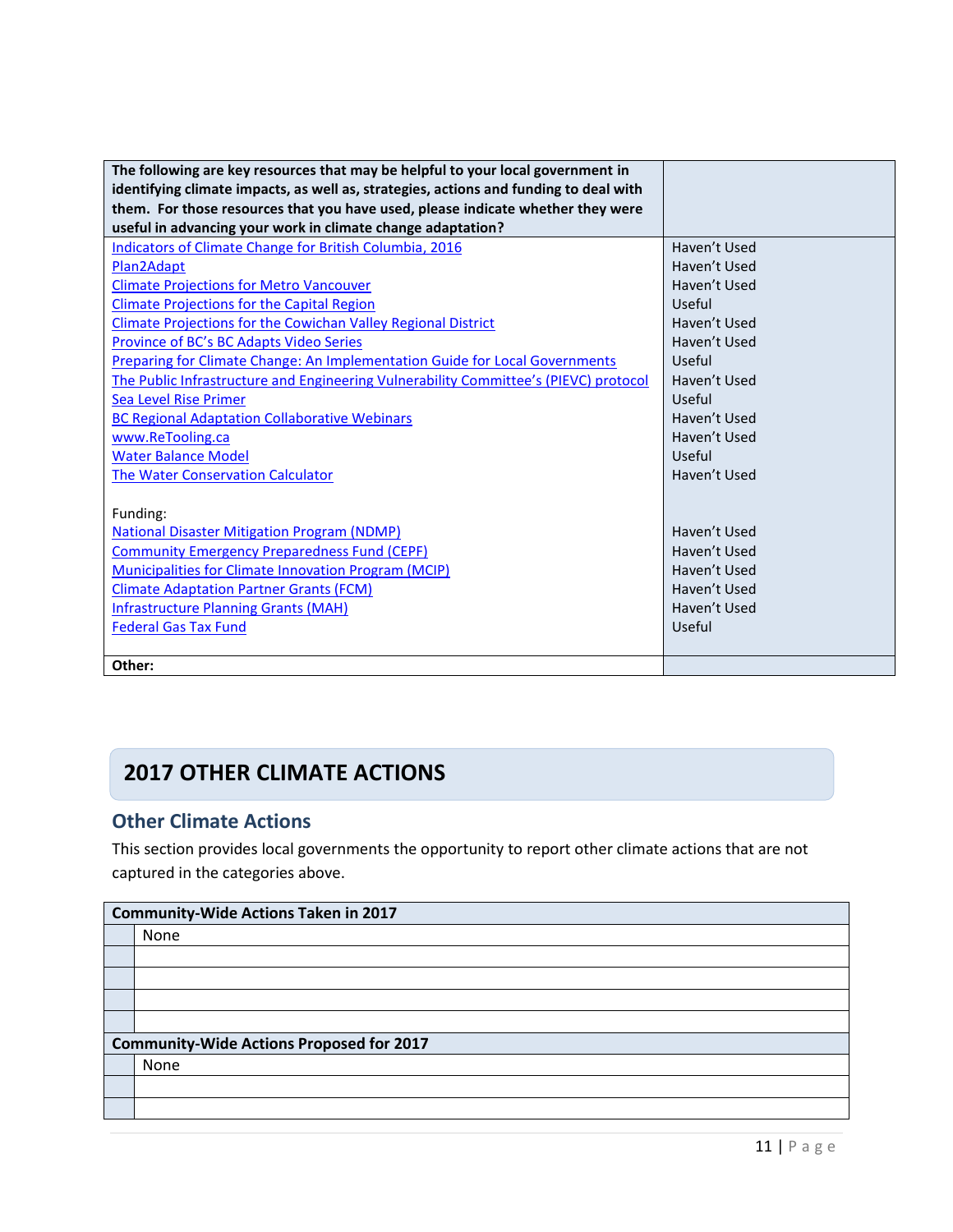| <b>Corporate Actions Taken in 2017</b>     |  |  |
|--------------------------------------------|--|--|
|                                            |  |  |
| None                                       |  |  |
|                                            |  |  |
|                                            |  |  |
|                                            |  |  |
|                                            |  |  |
| <b>Corporate Actions Proposed for 2017</b> |  |  |
| None                                       |  |  |
|                                            |  |  |
|                                            |  |  |
|                                            |  |  |
|                                            |  |  |

| <b>Other</b>                                                                      |           |
|-----------------------------------------------------------------------------------|-----------|
| Are you familiar with the Community Lifecycle Infrastructure Costing Tool (CLIC)? |           |
| Have you used CLIC?                                                               | <b>No</b> |

## **INNOVATION AND PEER-TO-PEER LEARNING**

### **Innovation**

This section provides the opportunity to showcase an innovative Corporate and/or Community-Wide GHG reduction and/or climate change adaptation activity that your local government has undertaken and that has had, or has the potential to have, a significant impact. You are welcome to repeat an action that has already been listed.

Projects included here may be featured as success stories on the B.C. Climate Action Toolkit and/or shared with other local governments to inspire further climate action. Please add links to additional information where possible.

Communities that have conducted innovative initiatives may want to consider raising their profile through applications to CEA's Climat[e and Energy Action Awards,](http://communityenergy.bc.ca/climate-and-energy-action-awards/) [UBCM Climate and Energy Action](http://www.ubcm.ca/EN/meta/news/news-archive/2016-archive/climate-and-energy-action-awards.html)  [Award,](http://www.ubcm.ca/EN/meta/news/news-archive/2016-archive/climate-and-energy-action-awards.html) [FCM Sustainable Communities Awards](https://fcm.ca/home/awards/sustainable-communities-awards.htm) or through submissions to [FCM's National Measures](https://fcm.ca/home/programs/partners-for-climate-protection/national-measures-report.htm)  [Report.](https://fcm.ca/home/programs/partners-for-climate-protection/national-measures-report.htm)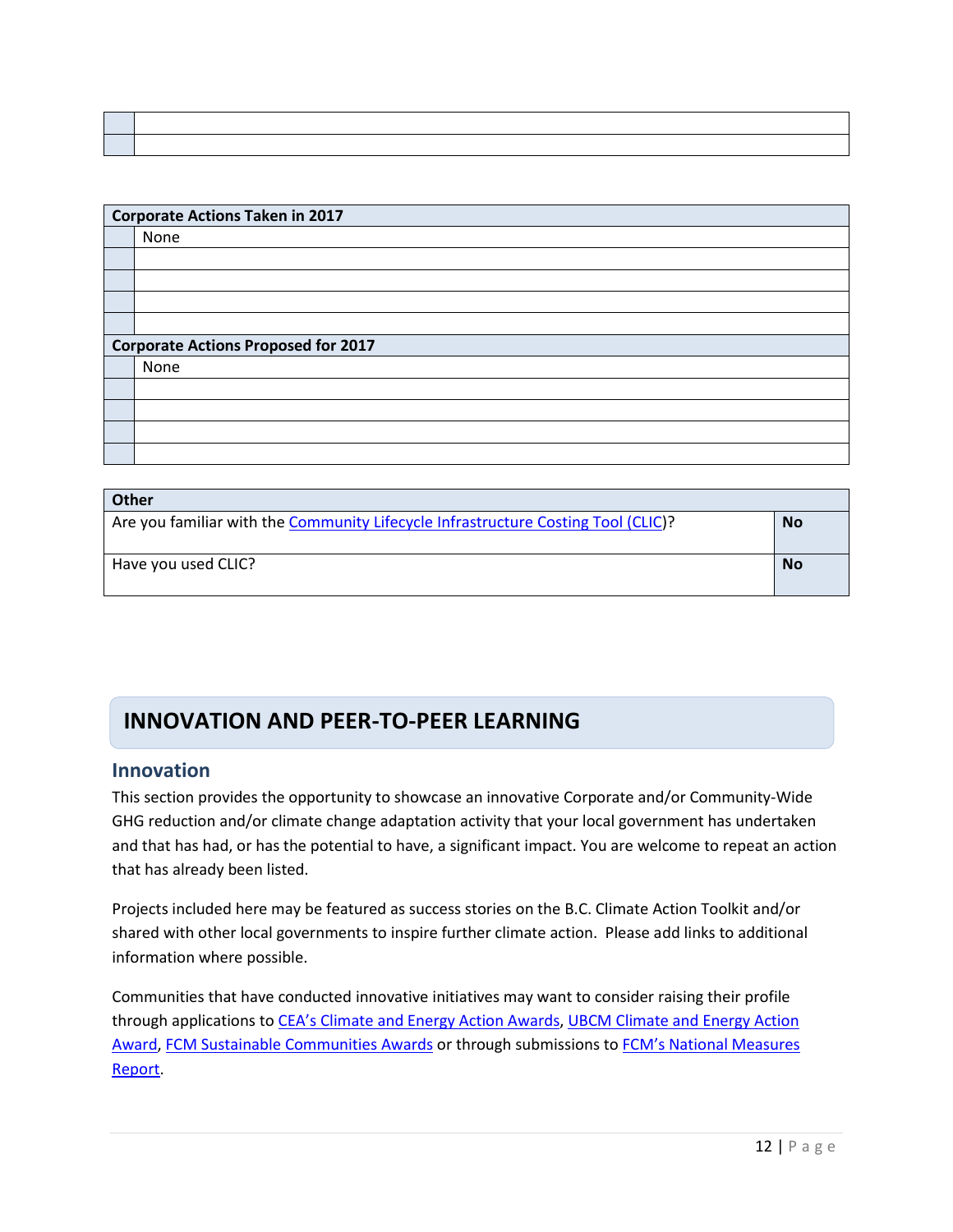| <b>Community-Wide Action</b>  |
|-------------------------------|
|                               |
|                               |
| None                          |
|                               |
|                               |
| For more information contact: |
| <b>Corporate Action</b>       |
|                               |
| None                          |
|                               |
|                               |
| For more information contact: |

### **Programs, Partnerships and Funding Opportunities**

Local governments often rely on programs, partnerships and funding opportunities to achieve their climate action goals. Please share the names of programs and organizations that have supported your local government's climate actions by listing each entry in the box below.

#### **Mitigation**

| <b>Programs and Funding</b> |  |
|-----------------------------|--|
| None                        |  |
|                             |  |

**Adaptation**

#### **Programs and Funding**

None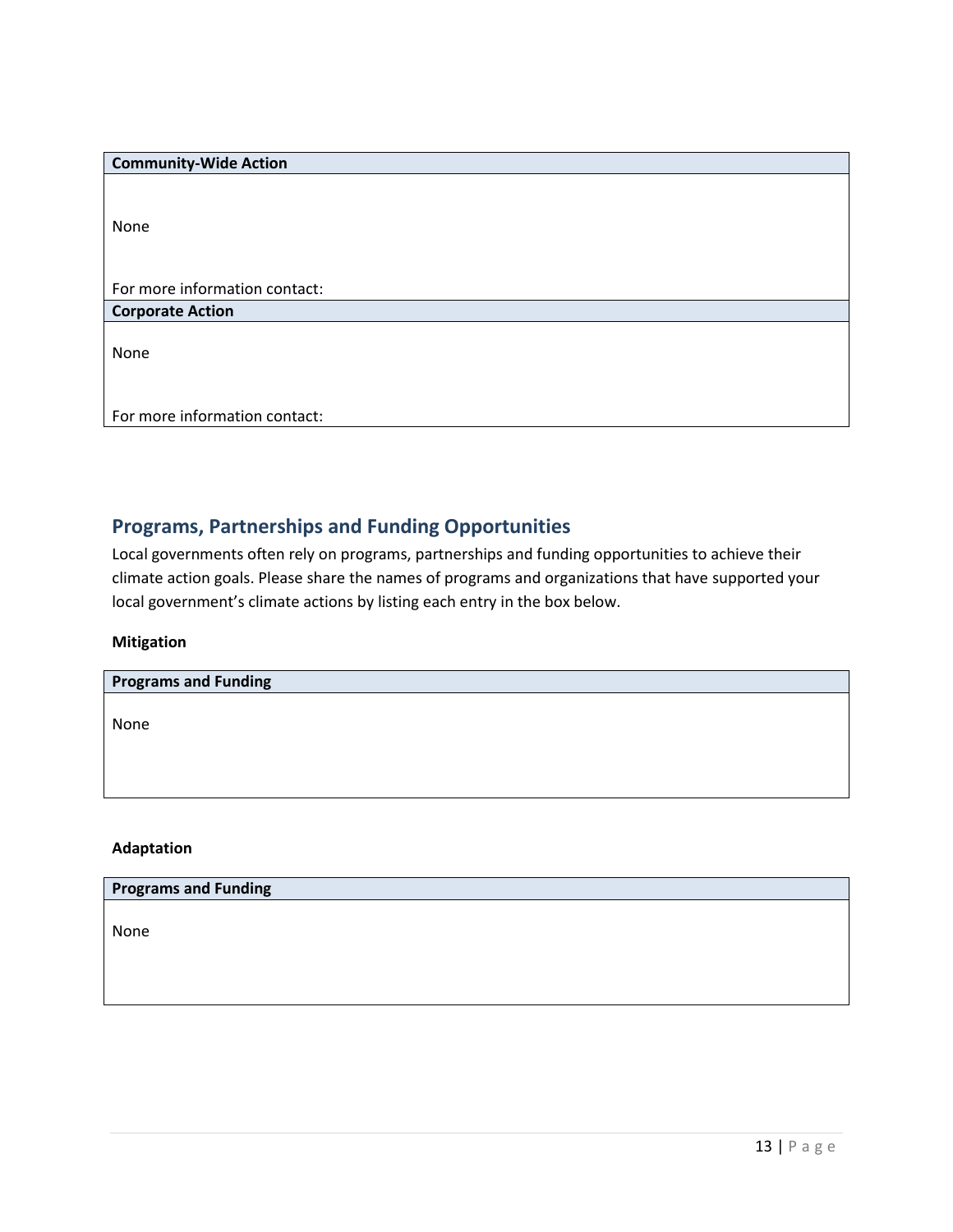## **2017 CARBON NEUTRAL REPORTING**

Local governments are required to report on their progress in achieving their carbon neutral goal under the Climate Action Charter. Working with B.C. local governments, the joint Provincial-UBCM Green Communities Committee (GCC) has established a common approach to determining carbon neutrality for the purposes of the Climate Action Charter, including a Carbon Neutral Framework and supporting guidance for local governments on how to become carbon neutral.

Prior to completing this portion of the survey, please ensure that you are familiar with guidance available on the B.C. Climate Action Toolkit website, especially the Becoming Carbon Neutral: A Guide [for Local Governments in British Columbia.](http://www.toolkit.bc.ca/sites/default/files/Becoming%20Carbon%20Neutral%20V3%20FINAL%20July%202014_0.pdf)

*Please note: As a result of the BC Recycling Regulation, local governments are no longer required to account for greenhouse gas (GHG) emissions from vehicles, equipment and machinery required for the collection, transportation and diversion of packaging and printed paper, in their annual Climate Action Revenue Incentive Program (CARIP) reports.*

### **Reporting Emissions**

| Did you measure your local government's corporate GHG emissions in 2017?          | <b>Yes</b> |       |
|-----------------------------------------------------------------------------------|------------|-------|
|                                                                                   |            |       |
| If your local government measured 2017 corporate GHG emissions, please report the | 311.25     |       |
| number of corporate GHG emissions (in tonnes of carbon dioxide equivalent) from   |            |       |
| services delivered directly by your local government:                             |            |       |
|                                                                                   |            |       |
| If your local government measured 2017 corporate GHG emissions, please report the | 35.35      |       |
| number of corporate GHG emissions (in tonnes of carbon dioxide equivalent) from   |            |       |
| contracted services:                                                              |            |       |
| <b>TOTAL A: CORPORATE GHG EMISSIONS FOR 2017</b>                                  | 346.60     | tCO2e |

#### **Reporting Reductions and Offsets**

To be carbon neutral, a local government must balance their TOTAL corporate GHG emissions generated in 2017 by one or a combination of the following actions:

- undertake GCC-supported Option 1 Project(s)
- undertake GCC-supported Option 2 Project(s)
- purchase carbon offsets from a credible offset provider

#### **If applicable, please report the 2017 GHG emissions reductions (in tonnes of carbon dioxide equivalent (tCO2e)) being claimed from Option 1 GHG Reduction Projects:**

| <b>OPTION 1 PROJECTS</b>          | <b>REDUCTIONS</b> |
|-----------------------------------|-------------------|
|                                   |                   |
| <b>Energy Efficient Retrofits</b> |                   |
|                                   |                   |
| Solar Thermal                     |                   |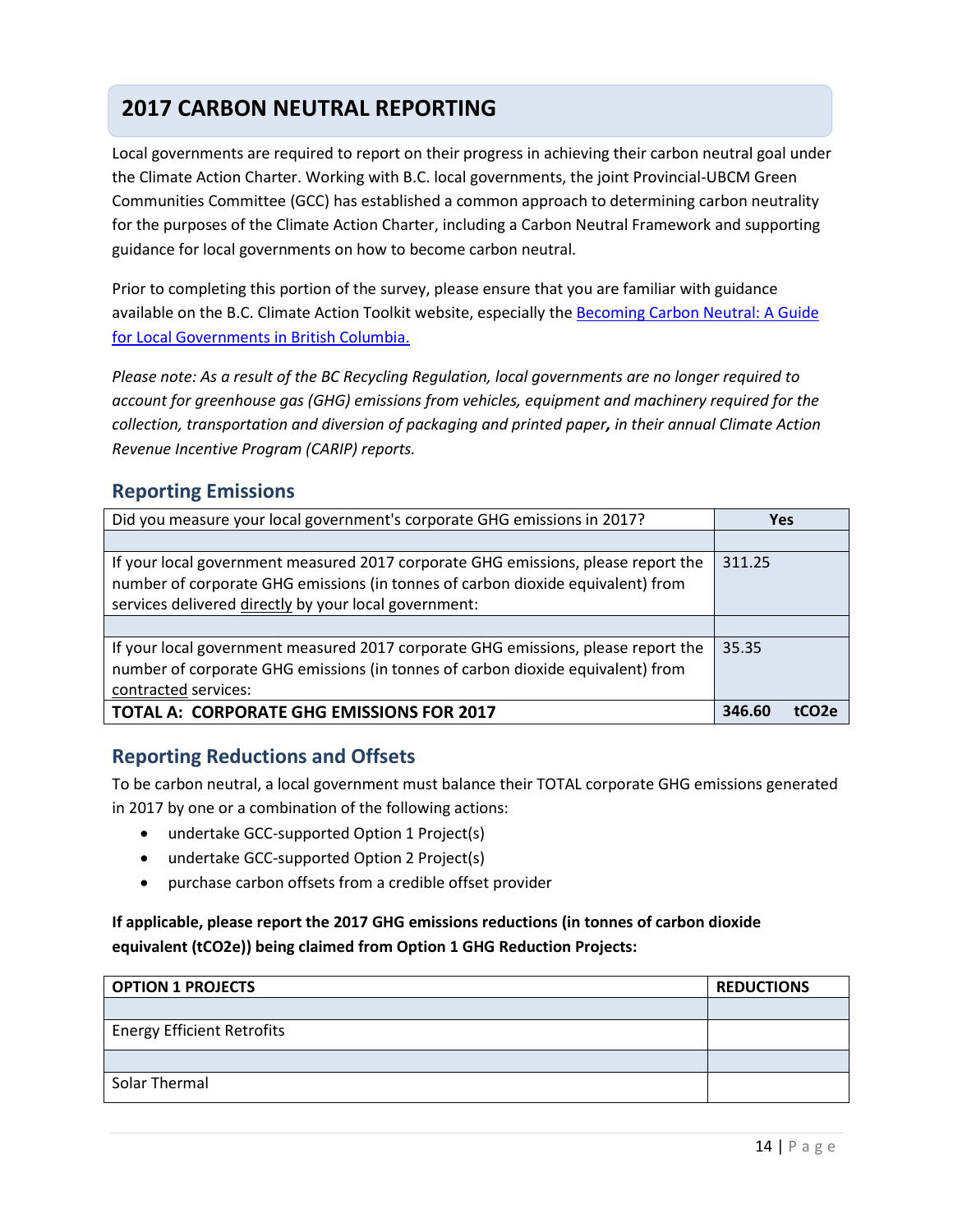| <b>Household Organic Waste Composting</b>                  | 346.60 |                   |
|------------------------------------------------------------|--------|-------------------|
|                                                            |        |                   |
| Low Emission Vehicles                                      |        |                   |
|                                                            |        |                   |
| <b>Avoided Forest Conversion</b>                           |        |                   |
|                                                            |        |                   |
| <b>TOTAL B: REDUCTIONS FROM OPTION 1 PROJECTS FOR 2017</b> | 346.60 | tCO <sub>2e</sub> |

**If applicable, please report the names and 2017 GHG emissions reductions (in tonnes of carbon dioxide equivalent (tCO2e)) being claimed from Option 2 GHG Reduction Projects:**

| <b>OPTION 2 PROJECT NAME</b>                        | <b>REDUCTIONS</b> |
|-----------------------------------------------------|-------------------|
|                                                     |                   |
| n/a                                                 |                   |
|                                                     |                   |
|                                                     |                   |
|                                                     |                   |
|                                                     |                   |
|                                                     |                   |
| TOTAL C: REDUCTIONS FROM OPTION 2 PROJECTS FOR 2017 | tCO <sub>2e</sub> |

**If applicable, please report the name of the offset provider, type of project and number of offsets purchased (in tonnes of carbon dioxide equivalent (tCO2e)) from an offset provider for the 2017 reporting year:**

**(NOTE: DO NOT INCLUDE ANY FUNDS THAT MAY BE SET ASIDE IN A CLIMATE ACTION RESERVE FUND)**

| <b>OFFSET PROVIDER NAME</b>         | <b>OFFSETS</b>    |
|-------------------------------------|-------------------|
|                                     |                   |
| n/a                                 |                   |
|                                     |                   |
|                                     |                   |
|                                     |                   |
|                                     |                   |
|                                     |                   |
| TOTAL D: OFFSETS PURCHASED FOR 2017 | tCO <sub>2e</sub> |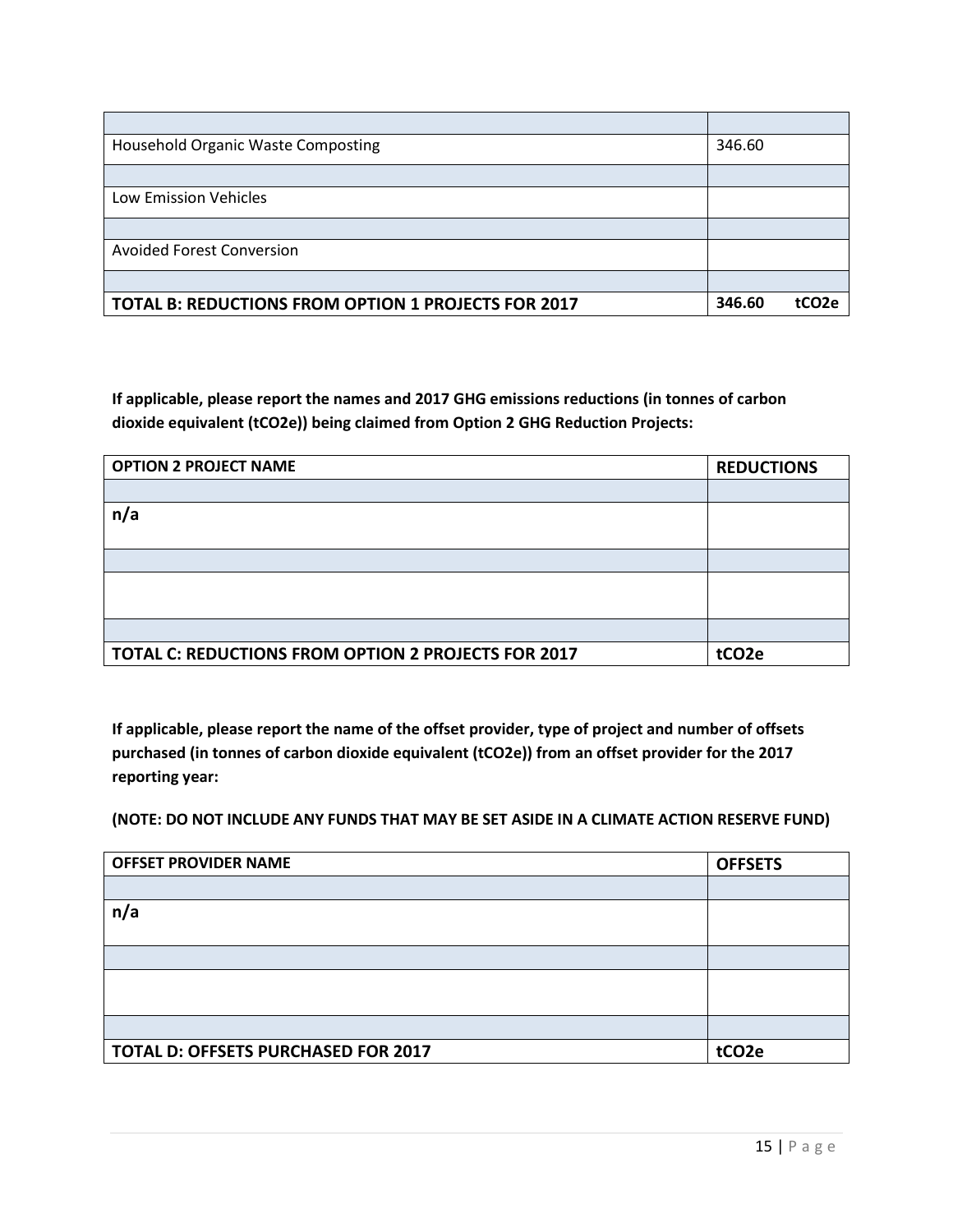### **TOTAL REDUCTIONS AND OFFSETS FOR 2017 (Total B+C+D) = 346.60 tCO2e**

### **Corporate GHG Emissions Balance for 2017**

Your local government's Corporate GHG Emissions Balance is the difference between total corporate GHG emissions (direct + contracted emissions) and the GHG emissions reduced through GCC Option 1 and Option 2 projects and/or the purchase of offsets.

#### **CORPORATE GHG EMISSIONS BALANCE FOR 2017 = (A – (B+C+D)) = 0 tCO2e**

### **If your Corporate GHG Emissions Balance is negative or zero, your local government is carbon neutral. CONGRATULATIONS!**

**If applicable, please record any emissions reductions you will be carrying over for future years and the source of the emissions reductions, including the year they were earned (E.g., Organics diversion, 2016 100 tCO2e).** 

| SOURCE OF CARRY OVER EMISSION REDUCTIONS (and year earned)        | <b>REDUCTIONS</b> |
|-------------------------------------------------------------------|-------------------|
| 2017 CRD ICI/Private Hauler                                       | 69.80             |
| 2017 Organics Diversion (Yard Waste & Kitchen Organics)           | 334.50            |
| 2016 CRD ICI/Private Hauler                                       | 103.40            |
| 2016 Organics Diversion (Yard Waste & Kitchen Organics)           | 374.30            |
| 2015 Organics Diversion (Yard Waste & Kitchen Organics)           | 99.52             |
| <b>BALANCE OF REDUCTIONS ELIGIBLE FOR CARRY OVER TO NEXT YEAR</b> | 981.52 tCO2e      |
|                                                                   |                   |

| <b>Carbon Neutral Reporting</b>                                              |    |
|------------------------------------------------------------------------------|----|
| Does your local government have a climate reserve fund or something similar? | No |

## **GCC CLIMATE ACTION RECOGNITION PROGRAM**

### **Green Communities Committee (GCC) Climate Action Recognition Program**

The joint Provincial-UBCM Green Communities Committee (GCC) is pleased to be continuing the Climate Action Recognition Program again this year. This multi-level program provides the GCC with an opportunity to review and publicly recognize the progress and achievements of each Climate Action Charter (Charter) signatory.